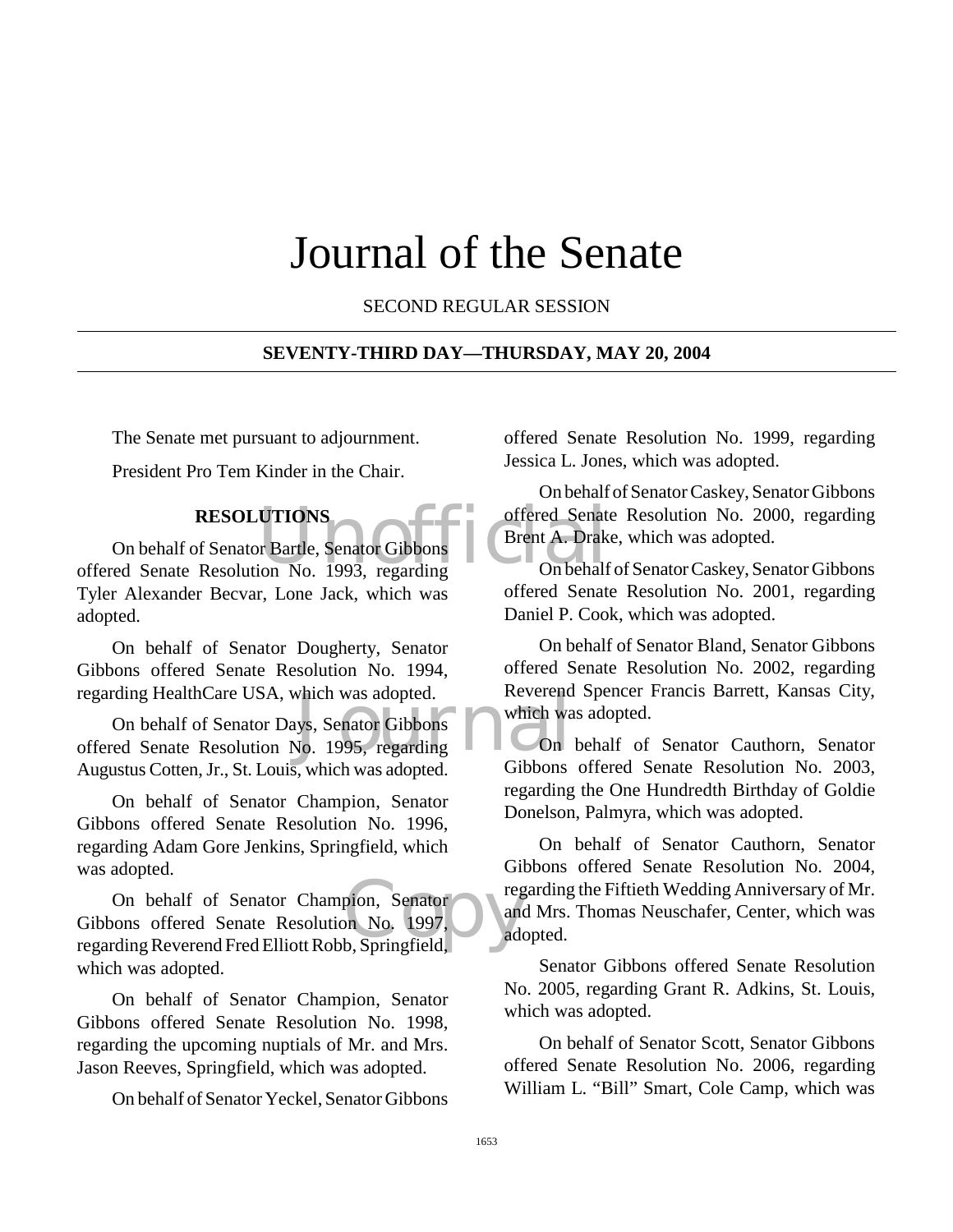adopted.

On behalf of Senator Bartle, Senator Gibbons offered Senate Resolution No. 2007, regarding the Fiftieth Wedding Anniversary of Anthony and Madeline Lipari, Independence, which was adopted.

On behalf of Senator Caskey, Senator Gibbons offered Senate Resolution No. 2008, regarding Andrew Gregory R. Ramsay, Belton, which was adopted.

On behalf of Senator Shields, Senator Gibbons offered Senate Resolution No. 2009, regarding Alex Stephen Eckard, which was adopted.

On behalf of Senator Griesheimer, Senator Gibbons offered Senate Resolution No. 2010, regarding Robert Patrick Adams, Villa Ridge, which was adopted.

nator Childers, Senator<br>
e Resolution No. 2011,<br>
on, Aurora, which was Renator G On behalf of Senator Childers, Senator Gibbons offered Senate Resolution No. 2011, regarding Donna Hilton, Aurora, which was adopted.

On behalf of Senator Klindt, Senator Gibbons offered Senate Resolution No. 2012, regarding Major General Roger E. Combs, which was adopted.

ndt, Senator Gibbons<br>
. 2013, regarding the<br>
sary of Mr. and Mrs.<br>
SCS for S On behalf of Senator Klindt, Senator Gibbons offered Senate Resolution No. 2013, regarding the Sixty-fifth Wedding Anniversary of Mr. and Mrs. Lavelle Rickabaugh, Maryville, which was adopted.

On behalf of Senator Klindt, Senator Gibbons offered Senate Resolution No. 2014, regarding the Sixtieth Wedding Anniversary of Mr. and Mrs. Glen Merritt, Savannah, which was adopted.

adopted.<br>
mator Gibbons<br>
regarding the On behalf of Senator Klindt, Senator Gibbons offered Senate Resolution No. 2015, regarding the Fiftieth Wedding Anniversary of Mr. and Mrs. David Pyrtle, Chillicothe, which was adopted.

On behalf of Senator Klindt, Senator Gibbons offered Senate Resolution No. 2016, regarding the Fiftieth Wedding Anniversary of Mr. and Mrs. Robert "Bob" Schulte, Maryville, which was adopted.

On behalf of Senator Klindt, Senator Gibbons offered Senate Resolution No. 2017, regarding the Fiftieth Wedding Anniversary of Mr. and Mrs. Richard Reeter, Chillicothe, which was adopted.

On behalf of Senator Klindt, Senator Gibbons offered Senate Resolution No. 2018, regarding the Fiftieth Wedding Anniversary of Mr. and Mrs. Wayne Hall, Oregon, which was adopted.

On behalf of Senator Steelman, Senator Gibbons offered Senate Resolution No. 2019, regarding the Honorable Douglas E. Long, Jr., Waynesville, which was adopted.

On behalf of Senator Steelman, Senator Gibbons offered Senate Resolution No. 2020, regarding the Fortieth Wedding Anniversary of Mr. and Mrs. David "Dave" Lackman, Westphalia, which was adopted.

# **REPORTS OF STANDING COMMITTEES**

Senator Gibbons, Chairman of the Committee on Rules, Joint Rules, Resolutions and Ethics, submitted the following reports:

Mr. President: Your Committee on Rules, Joint Rules, Resolutions and Ethics, to which were referred **CCS** for **HS** for **HCS** for **SS** for **SCS** for **SB 730**; **HCS** for **SS** for **SB 732**; **HCS** for **SS** for **SCS** for **SBs 740**, **886** and **1178**; **SCS** for **SB 757**; **SCS** for **SB 767**; **HCS** for **SB 769**; **HCS** for **SCS** for **SB 782**; **SCS** for **SB 788**; **HCS** for **SB 824**; **SB 842**; **SCS** for **SB 859**; **HS** for **HCS** for **SB 870**; **SCS** for **SB 878**; **SB 899**; **SCS** for **SB 901**; **SB 920**; **SCS** for **SB 921**; **HCS** for **SCS** for **SBs 942**, **850** and **841**; **HCS** for **SCS** for **SB 945** and **SBs 803 & 1257**; **SB 951**; **SCS** for **SB 952**; **SCS** for **SB 956**; **HCS** for **SS** for **SCS** for **SB 960**; **SCS** for **SB 992**; **HS** for **HCS** for **SS** for **SB 1000**; **SCS** for **SB 1006**; **HCS** for **SB 1012**; **SB 1055**; **SCS** for **SB 1078**; **HCS** for **SB 1080**; **SB 1083**; **SB 1086**; **HCS** for **SCS** for **SB 1091**; **HCS** for **SCS** for **SB 1093**; **CCS** for **HS** for **HCS** for **SS** for **SCS** for **SB 1099**; **SCS** for **SB 1100**; **SB 1107**; **SB 1111**; **SB 1123**; **SB 1130**; **HS** for **HCS** for **SCS** for **SB 1160; SCS** for **SB 1172**; **SCS** for **SB 1195**;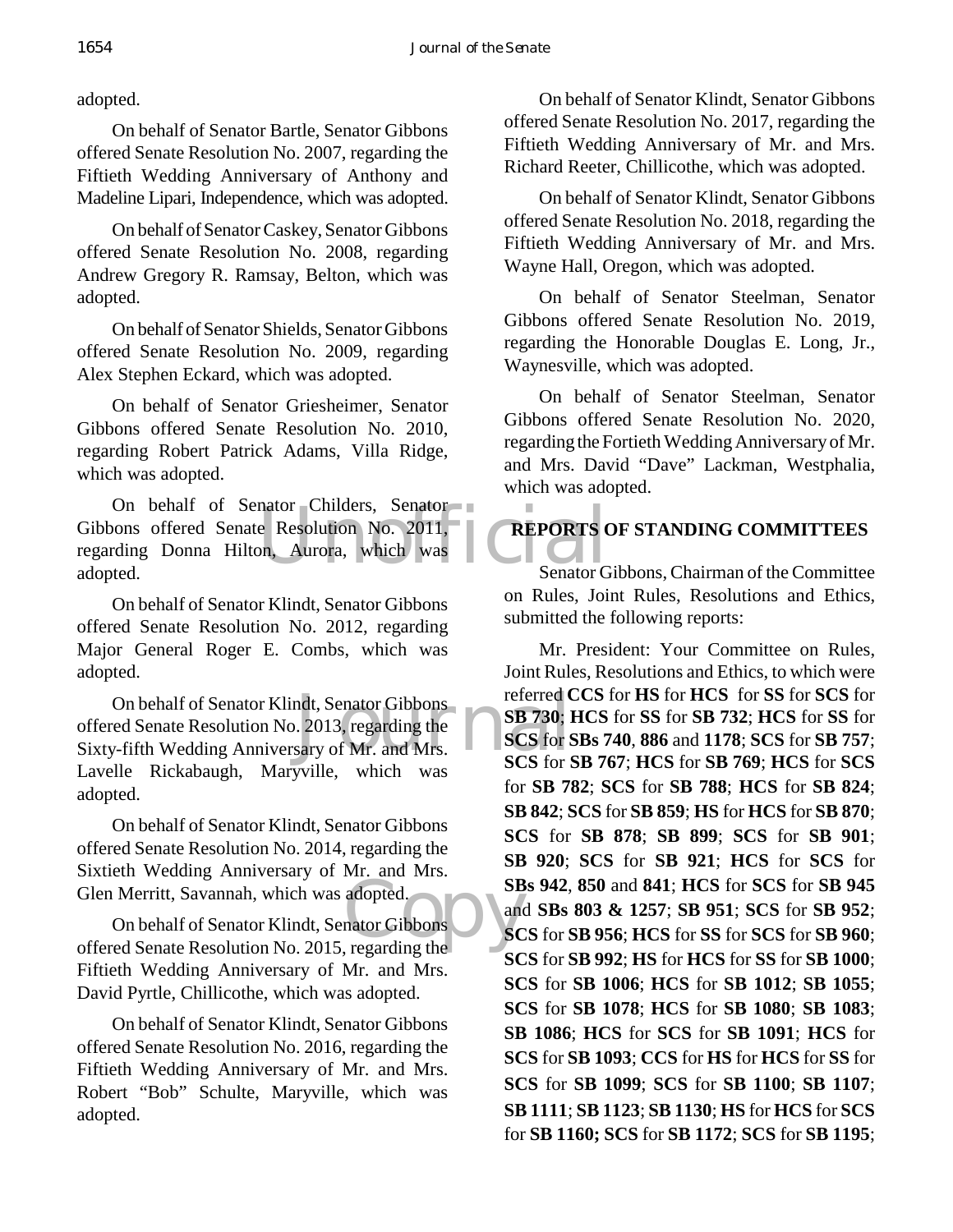**SCS** for **SB 1235**; **HCS** for **SB 1242; SB 1243**; **SB 1249**; **SCS** for **SB 1250**; **SCS** for **SB 1253**; **HCS** for **SB 1259; HCS** for **SS** for **SCS** for **SB 1279**; **SB 1285**; **HCS** for **SB 1299**; **SB 1302**; **SCS** for **SB 1304**; **SB 1320**; and **SCS** for **SB 1331**, begs leave to report that it has examined the same and finds that the bills have been duly enrolled and that the printed copies furnished the Senators are correct.

#### **SIGNING OF BILLS**

**SB 859**; **HS** for **HCS** for **SB 870**; **SCS** for **SB 878**; **SCS** for **SB 10**<br> **SB 899**; **SCS** for **SB 901**; **SB 920**; **SCS** for **SCS** for **SB 1**<br> **SB 921**; **HCS** for **SCS** for **SBs 942**, **850** and **841**; **SB 1111**; **SB 1**  $\begin{array}{c}\n 100000 \\
 \text{SCS for } S \\
 \text{SCS for } S\n \end{array}$ <br>
SCS for SB 1093;<br>
SCS for SB 1093;<br>  $\begin{array}{c}\n 10000\n \end{array}$ **SB 1250**; **SCS** for **SB 1253**; **HCS** for **SB 1259**;<br> **HCS** for **SS** for **SCS** for **SB 1279**; **SB 1285**; **HCS**<br> **for SB 1299**; **SB 1302**; **SCS** for **SB 1304**; <br> **for** 1220, and SCS for SD 1221, larger appel The President Pro Tem announced that all other business would be suspended and **CCS** for **HS** for **HCS** for **SS** for **SCS** for **SB 730**; **HCS** for **SS** for **SB 732**; **HCS** for **SS** for **SCS** for **SBs 740**, **886** and **1178**; **SCS** for **SB 757**; **SCS** for **SB 767**; **HCS** for **SB 769**; **HCS** for **SCS** for **SB 782**; **SCS** for **SB 788**; **HCS** for **SB 824**; **SB 842**; **SCS** for **SB 899**; **SCS** for **SB 901**; **SB 920**; **SCS** for **SB 921**; **HCS** for **SCS** for **SBs 942**, **850** and **841**; **HCS** for **SCS** for **SB 945** and **SBs 803 & 1257**; **SB 951**; **SCS** for **SB 952**; **SCS** for **SB 956**; **HCS** for **SS** for **SCS** for **SB 960**; **SCS** for **SB 992**; **HS** for **HCS** for **SS** for **SB 1000**; **SCS** for **SB 1006**; **HCS** for **SB 1012**; **SB 1055**; **SCS** for **SB 1078**; **HCS** for **SB 1080**; **SB 1083**; **SB 1086**; **HCS** for **SCS** for **SB 1091**; **HCS** for **SCS** for **SB 1093**; **CCS** for **HS** for **HCS** for **SS** for **SCS** for **SB 1099**; **SCS** for **SB 1100**; **SB 1107**; **SB 1111**; **SB 1123**; **SB 1130**; **HS** for **HCS** for **SCS** for **SB 1160; SCS** for **SB 1172**; **SCS** for **SB 1195**; **SCS** for **SB 1235**; **HCS** for **SB 1242; SB 1243**; **SB 1249**; **SCS** for **HCS** for **SS** for **SCS** for **SB 1279**; **SB 1285; HCS** for **SB 1299**; **SB 1302**; **SCS** for **SB 1304**; **SB 1320**; and **SCS** for **SB 1331**, having passed both branches of the General Assembly, would be read at length by the Secretary, and if no objections be made, the bills would be signed by the President Pro Tem to the end that they may become law. No objections being made, the bills were so read by the Secretary and signed by the President Pro Tem.

#### **BILLS DELIVERED TO THE GOVERNOR**

**CCS** for **HS** for **HCS** for **SS** for **SCS** for **SB 730**; **HCS** for **SS** for **SB 732**; **HCS** for **SS** for **SCS** for **SBs 740**, **886** and **1178**; **SCS** for **SB 757**; **SCS** for **SB 767**; **HCS** for **SB 769**; **HCS** for **SCS** for **SB 782**; **SCS** for **SB 788**; **HCS** for **SB 824**; **SB 842**; **SCS** for **SB 859**; **HS** for **HCS** for **SB 870**; **SCS** for **SB 878**; **SB 899**; **SCS** for **SB 901**; **SB 920**; **SCS** for **SB 921**; **HCS** for **SCS** for **SBs 942**, **850** and **841**; **HCS** for **SCS** for **SB 945** and **SBs 803 & 1257**; **SB 951**; **SCS** for **SB 952**; **SCS** for **SB 956**; **HCS** for **SS** for **SCS** for **SB 960**; **SCS** for **SB 992**; **HS** for **HCS** for **SS** for **SB 1000**; **SCS** for **SB 1006**; **HCS** for **SB 1012**; **SB 1055**; **SCS** for **SB 1078**; **HCS** for **SB 1080**; **SB 1083**; **SB 1086**; **HCS** for **SCS** for **SB 1091**; **HCS** for **SCS** for **SB 1093**; **CCS** for **HS** for **HCS** for **SS** for **SCS** for **SB 1099**; **SCS** for **SB 1100**; **SB 1107**; **SB 1111**; **SB 1123**; **SB 1130**; **HS** for **HCS** for **SCS** for **SB 1160; SCS** for **SB 1172**; **SCS** for **SB 1195**; **SCS** for **SB 1235**; **HCS** for **SB 1242; SB 1243**; **SB 1249**; **SCS** for **SB 1250**; **SCS** for **SB 1253**; **HCS** for **SB 1259**; **HCS** for **SS** for **SCS** for **SB 1279**; **SB 1285; HCS** for **SB 1299**; **SB 1302**; **SCS** for **SB 1304**; **SB 1320**; and **SCS** for **SB 1331**, after having been duly signed by the Speaker of the House of Representatives in open session, were delivered to the Governor by the Secretary of the Senate.

## **SIGNING OF CONCURRENT RESOLUTIONS**

The President Pro Tem announced that all other business would be suspended and **HCR 12**, having passed both branches of the General Assembly, would be read at length by the Secretary and, if no objections be made, be signed to the end that it shall have the full force and effect of law. No objections being made, the concurrent resolution was read by the Secretary and signed by the President Pro Tem.

### **SIGNING OF BILLS**